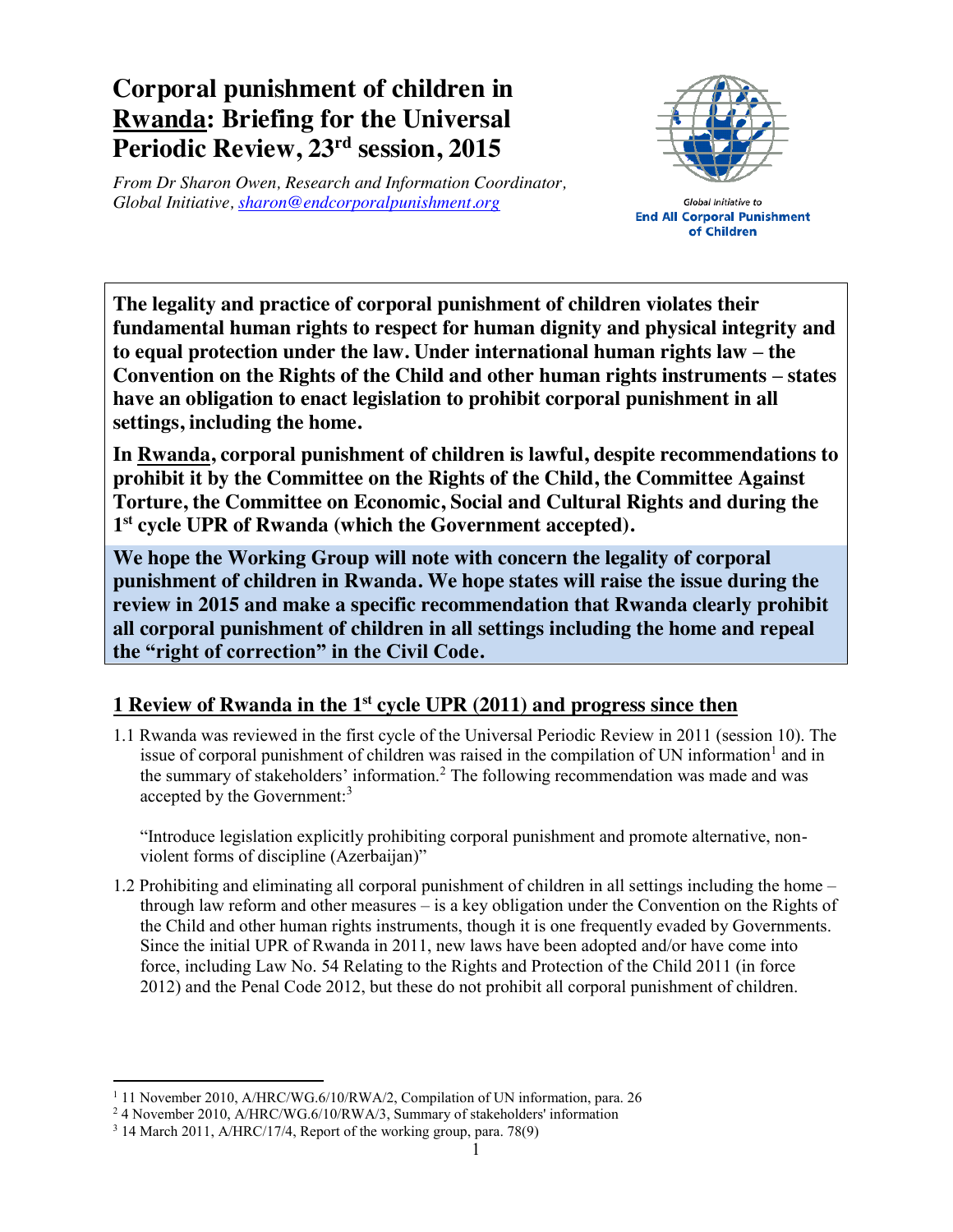## **2 Legality of corporal punishment in Rwanda**

- 2.1 *Summary:* In Rwanda, corporal punishment of children is unlawful in schools and the penal system but it is not fully prohibited in the home, alternative care settings and day care.
- 2.2 *Home (lawful):* Parents have a "right of correction" under article 347 of the Civil Code 1988. The National Integrated Child Rights Policy, adopted by the Ministry of Gender and Family Promotion in 2011 and intended as a guide for legislation, states that "physical abuse, including torture and cruelty against children and corporal punishment of children is prohibited in all settings" and defines all settings as including "homes, communities, schools, all centres and institutions that have children, prisons and detention centres, etc".<sup>4</sup> And in reporting to the Committee on the Rights of the Child and to the Committee on Economic, Social and Cultural Rights in 2013, the Government stated that corporal punishment is prohibited in all settings, including the home.<sup>5</sup> However, law reform in 2012 failed to achieve complete prohibition.
- 2.3 Article 25 of Law No. 54 Relating to the Rights and Protection of the Child 2011 (in force 2012) states that parents should reprimand a child with humanity and dignity and must not "traumatise" the child; it also provides for the Minister to make an order specifying "non-violent disciplinary punishments, care and treatments for the child". But the Law does not explicitly prohibit all corporal punishment: it includes in the definition of violence and domestic mistreatment only "excessive" physical punishment. Furthermore, the Law does not repeal the right of correction: rather, it states that the new law is pursuant to the Civil Code.
- 2.4 The Penal Code 2012 punishes "any person who inflicts severe suffering on a child, harassing or imposing severe or degrading punishments on him/her" (art. 218) and includes a number of provisions relating to assault and battery (arts. 148-152) but it does not explicitly prohibit all corporal punishment, however light, and does not repeal the above mentioned right of correction from the Civil Code.
- 2.5 *Alternative care settings (lawful):* There is no explicit prohibition of corporal punishment. The Penal Code 2012 and Law No. 54 Relating to the Rights and Protection of the Child 2011 protect children from corporal punishment of some severity, but persons with parental authority over children have a "right of correction" as for parents under article 347 of the Civil Code 1988.
- 2.6 *Day care (lawful):* There is no explicit prohibition of corporal punishment in early childhood care and in day care for older children. The Penal Code 2012 and Law No. 54 Relating to the Rights and Protection of the Child 2011 protect children from corporal punishment of some severity, but persons with parental authority over children have a "right of correction" as for parents under article 347 of the Civil Code 1988.
- 2.7 *Schools (unlawful):* Corporal punishment is considered unlawful, but there appears to be no explicit prohibition. Children are legally protected from "severe" and "excessive" corporal punishment by the Penal Code 2012 and Law No. 54 Relating to the Rights and Protection of the Child 2011. A draft Ministerial Decree on general regulation of preschool, primary and secondary education states that punishment should be commensurate with the age of the child and the severity of the misconduct and aimed at educating the student. The punishment is decided by the Discipline Board of the School and according to the Government's report to the Committee on Economic, Social and Cultural Rights in 2013 must not include "insults, expulsion, beating or other ill treatment of any kind". To our knowledge the Decree has not been brought into force.
- 2.8 *Penal institutions (unlawful):* Corporal punishment is considered unlawful in penal institutions but it is not explicitly prohibited. A number of laws prohibit cruel, inhuman or degrading treatment and the Penal Code 2012 and Law No. 54 Relating to the Rights and Protection of the Child 2011

 <sup>4</sup> National Integrated Child Policy 2011, para. 5.5

 $<sup>5</sup>$  [April 2013], CRC/C/RWA/O/3-4/Add.1, Reply to list of issues, paras. 33, 38-41; [19 April 2013],</sup>

E/C.12/RWA/2/4/Add.1, Reply to list of issues, para. 77